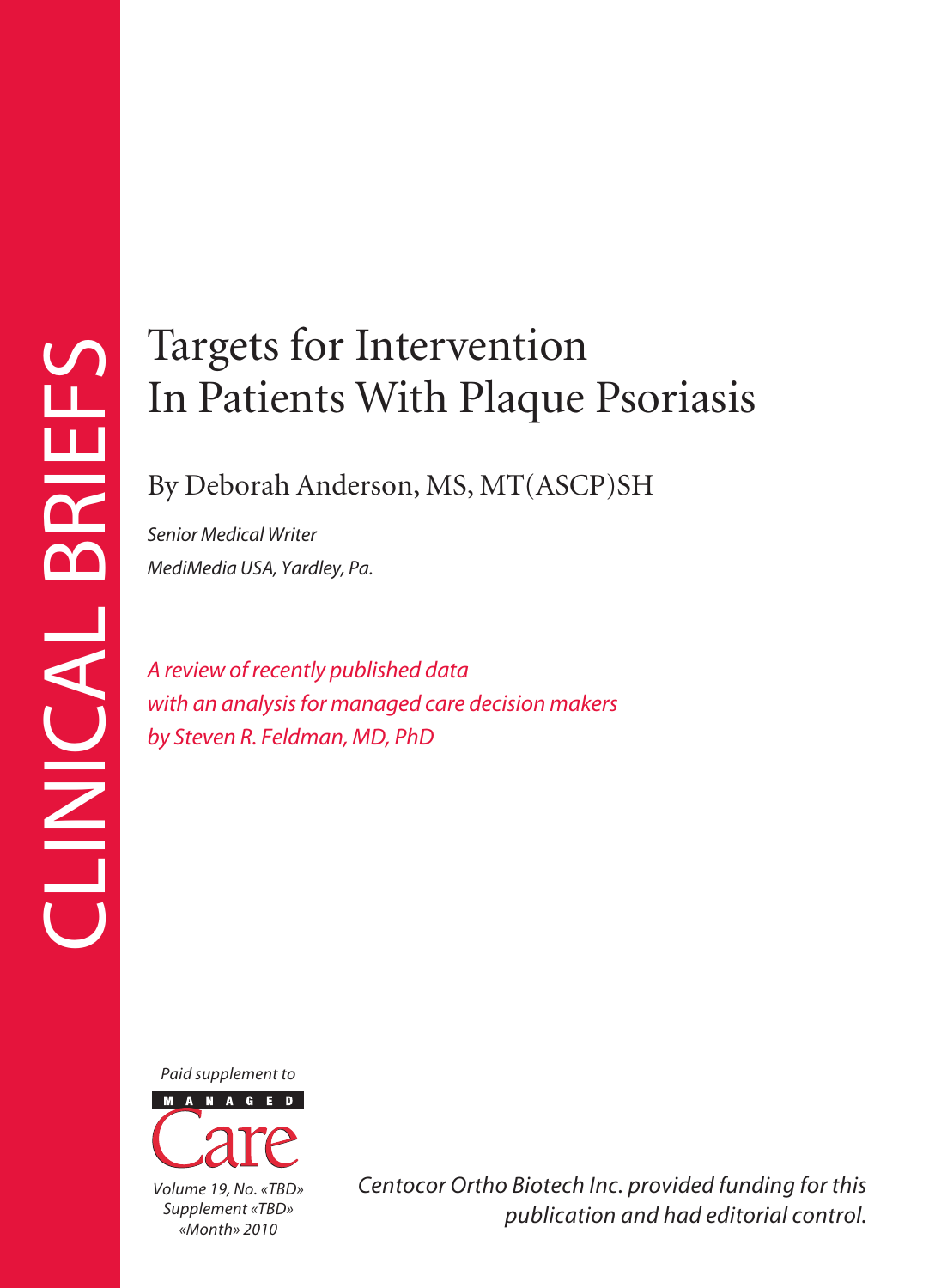# In Patients With Plaque Psoriasis

## By Deborah Anderson, MS, MT(ASCP)SH

*Senior Medical Writer MediMedia USA, Yardley, Pa.*

*A review of recently published data with an analysis for managed care decision makers by Steven R. Feldman, MD, PhD*

*Paid supplement to*



*Volume 7, No. «TBD» Supplement «TBD» «Month» 2010*

*Centocor Ortho Biotech Inc. provided funding for this publication and had editorial control.*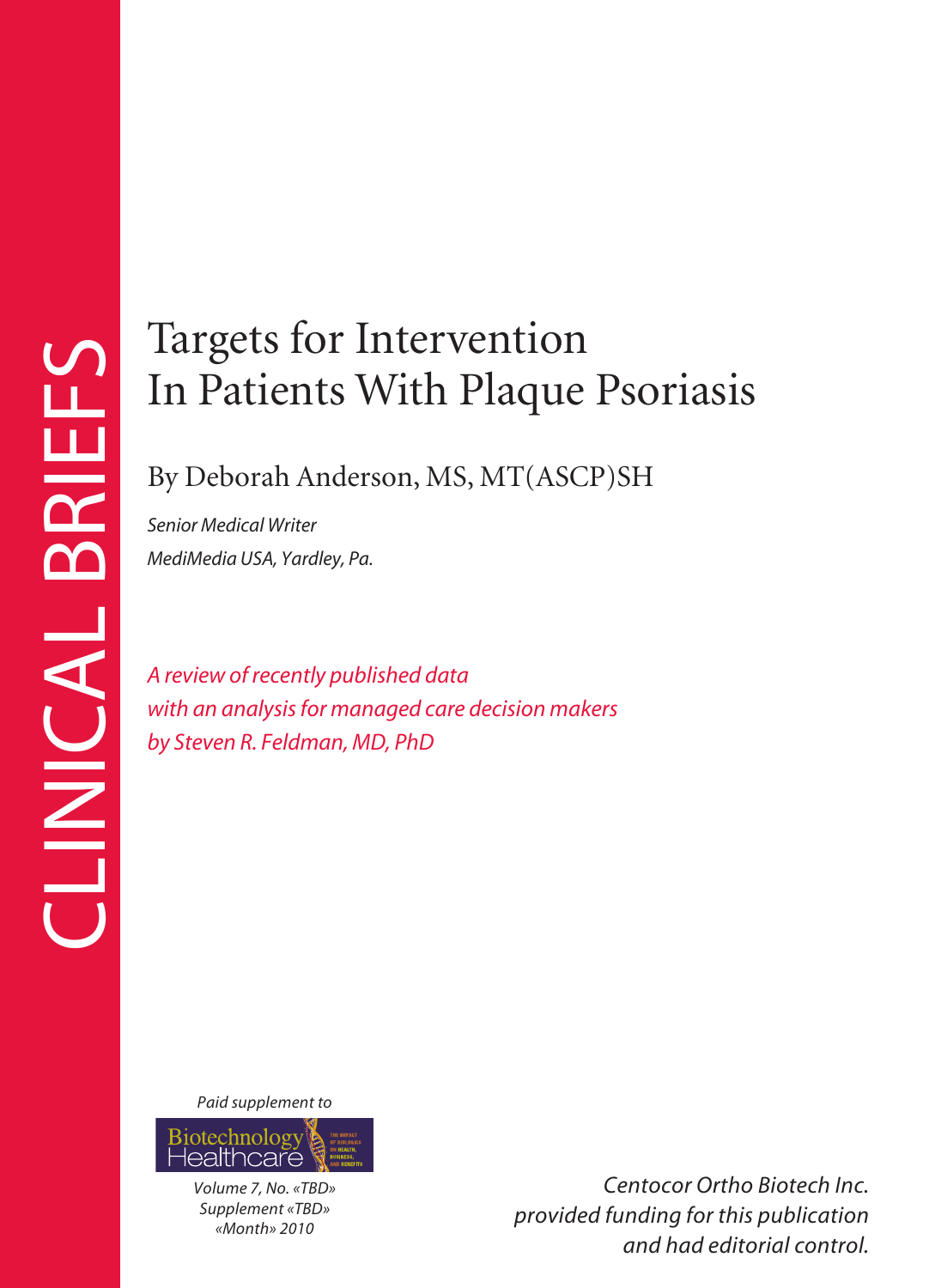## **Targets for Intervention In Patients With Plaque Psoriasis**

By Deborah Anderson, MS, MT(ASCP)SH

Psoriasis is a chronic immunologic disease that manifests as a severe skin condition (Pariser 2007). It often presents as raised red patches or lesions accompanied by a silvery white buildup called scale (NPF 2010a). Psoriasis often is considered a variable and diverse disease because of its different forms and subsequent characteristics (NPF 2010a). The most common form, plaque psoriasis, accounts for approximately 80 to 90 percent of the reported cases of psoriasis in the United States and is estimated to affect as many as 7.5 million Americans (Pariser 2007, NPF 2009b).

#### **The biology of psoriasis**

Four significant histological changes can be seen in psoriatic skin lesions: Hyperproliferation of keratinocytes, hyperkeratosis, angiogenesis, and immunocyte infiltration (Schön 2005). Epithelial cells in psoriatic skin multiply at a rate as much as 50 times greater than non-psoriatic skin, and this drastic increase in mitotic activity diminishes the typical cycle necessary for keratinocyte movement to the stratum corneum (Schön 2005). In addition, the keratinization process is intensified, resulting in hyperkeratosis or marked thickening of the cornified layer (Schön 2005). The scaling frequently seen in psoriasis plaques stems from the failure of terminally differentiated keratinocytes to stack normally, secrete lipids, and adhere to each other. This functional failure ultimately breaks the protective barrier these cells provide (Lowes 2007).

Angiogenesis and dilatation also are apparent in psoriatic lesions and are evident by the significant increase in the number and size of blood vessels present in the epidermal layer (Schön 2005). The elongated, hyperplastic, dilated blood vessels become contorted and reach underneath the epidermis and dermal papillar regions, resulting in the characteristic redness often seen in many psoriatic lesions (Lowes 2007, Schön 2005). On a molecular level, vascular endothelial cells in psoriatic lesions have shown an increased expression of intracellular adhesion molecule-1 (ICAM-1), vascular cell adhesion molecule-1 (VCAM-1), E-selectin, and other activation markers (Krueger 2002).

Another histological feature common to psoriatic lesions is the presence of a leukocytic infiltrate within the dermis (Schön 2005). In psoriasis, cytokines released from T cells act primarily in a proinflammatory fashion, causing the traditional pathological histology changes seen in psoriasis (Walsh 2004). Tumor necrosis factor (TNF) is produced by T cells and induces keratinocytes to produce vascular endothelial growth factor (VEGF) and interleukin 8 (IL-8). TNF expression leads to the proliferation of endothelial cells, enhanced expression of ICAM on the endothelial surface, increased expression of VCAMs on the endothelial surface, and inten-

| <b>Cytokine</b> | <b>Secreting cell</b>                          | <b>Action</b>                                                                                                               |
|-----------------|------------------------------------------------|-----------------------------------------------------------------------------------------------------------------------------|
| Interferon      | T cells and natural killer cells               | • Immunomodulatory<br>• Influence cell mediated mechanisms of cytotoxicity<br>• Modulates T cell growth and differentiation |
| Interleukin 2   | T cells                                        | • Proliferation of T cells<br>• Promotes the proliferation of activated B cells                                             |
| Interleukin 8   | Keratinocyte, monocytes,<br>endothelial cells  | • Activates neutrophils<br>• Attract neutrophils to location (Walsh 2004)                                                   |
| Interleukin 12  | <b>B</b> and T cells                           | . Induces the synthesis of interferon gamma, interleukin 2, and TNF<br>• Co-stimulator for TNF production                   |
| Interleukin 23  | Activated dendritic cells                      | • Induces proliferation of T cells<br>• Stimulates production of interferon gamma                                           |
| TNF alpha       | Macrophage, monocytes,<br>neutrophils, T cells | • Angiogenesis<br>• Enhances neutrophil phagocytosis and cytotoxicity<br>• Potent chemoattractant for neutrophils           |
| <b>VEGF</b>     | Macrophages                                    | • Mitogen for vascular endothelial cells                                                                                    |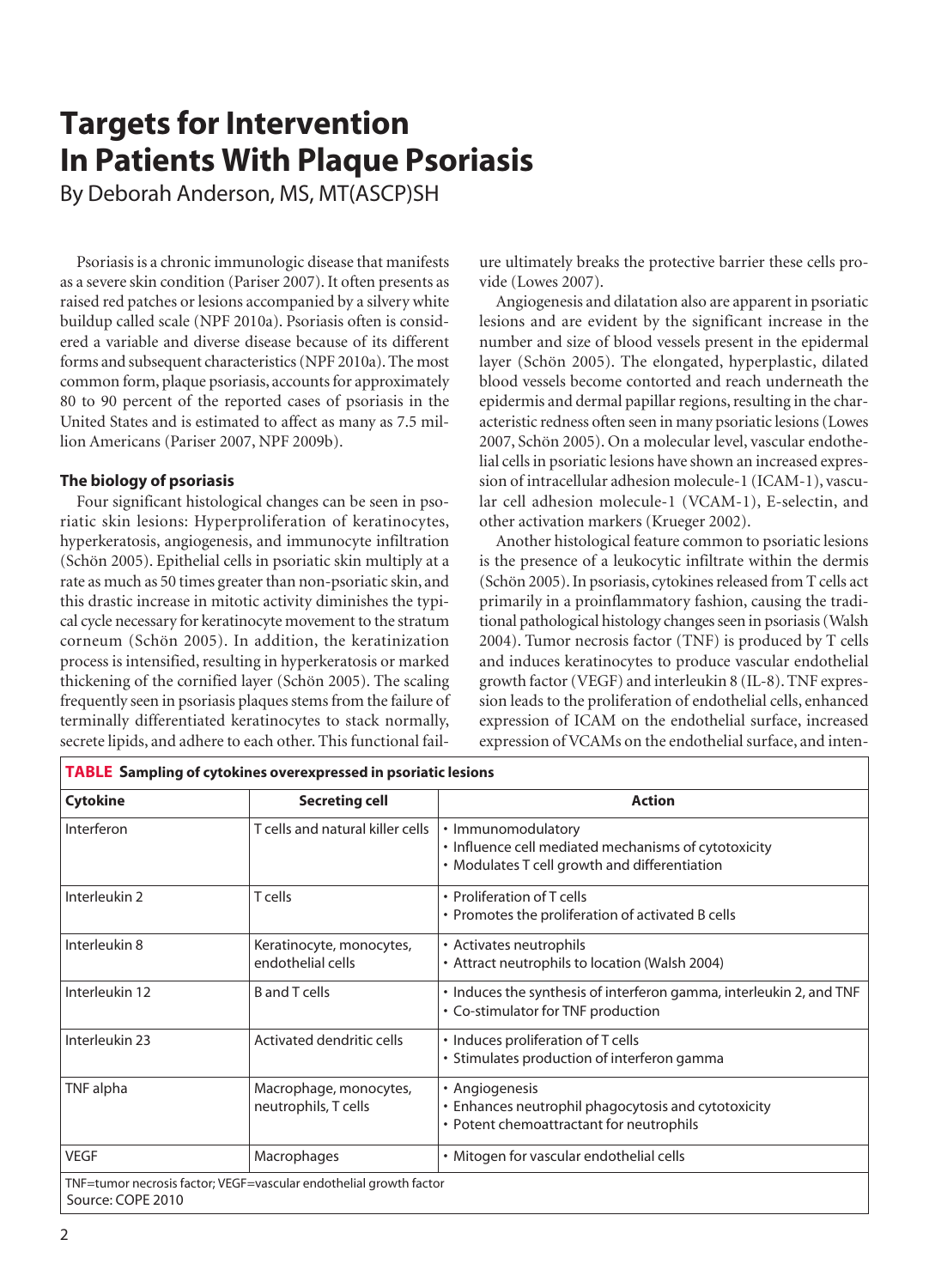sified recruitment of activated T cells to the area (Walsh 2004).

The overabundance of proinflammatory cytokines at the cutaneous site leads to the significant tissue damage typically seen in the psoriatic skin (Walsh 2004). For example, the interferon secreted by activated T cells induces keratinocytes to enhance their secretion of proinflammatory cytokines and encourages a regenerative response, which results in the excess proliferation and inadequate maturation of keratinocytes (Walsh 2004). The Table shows a sampling of cytokines that are overexpressed in psoriatic lesions.

#### **Therapeutic targets**

Having a clearer understanding of some of the immunologic pathways involved allows for the fundamental rationale of targeted treatment strategies, including biologic agents. These agents can be described as proteins or antibodies that target specific molecules involved in a pathogenic process (Lowes 2007). Biologic therapies for the treatment of psoriasis are subdivided into three targeted categories: T cells, TNF, and the interleukin (IL)-12 and -23 inhibitors.

*T-cell targeted biologic agents.* T cells and antigenpresenting cells collaborate to stimulate and enhance cellmediated immune responses. Viable targets to inhibit activation, costimulation, proliferation, and T-cell destruction to modify the immune response of T cells have been investigated (Walsh 2004). Biologic agents that use T cells as a target often focus on specific cell surface receptors. The CD2 marker participates in cell-mediated immune responses by increasing the expression of T-cell growth factor IL-2 and its receptors (COPE 2010). For example, one biologic agent binds to the CD2 surface receptor of T cells to limit immune activation (Amevive 2006). The subsequent binding of the CD2 receptor blocks the costimulatory signals necessary for T-cell activation (Walsh 2004). This particular biologic also has the capacity to bind to natural killer cells that form a bridge with differentiated T cells, which eventually causes apoptosis of the activated T cells (Amevive 2006). This particular biologic has a dual mechanism of action that is specific to the CD2 surface marker and natural killer cells. As a result, the biologic does not appear to garner as much concern regarding global immunosuppression compared with other systemic immunosuppressive drugs (Walsh 2004).

*TNF-targeted biologic agents.* Other biologic agents have been developed to target either bound or unbound TNF, as TNF has multiple functions in immune responses. TNF promotes the proliferation of T cells, mediates cell destruction and cell-to-cell contact, induces changes and the permeability of endothelial cells/layer, enhances phagocytosis and cytotoxicity of granulocytes, induces the secretion of proinflammatory cytokines, enhances leukocyte migration, and damages tissues in excessive amounts (COPE 2009, Remicade 2009).

One such TNF-targeted biologic binds to both soluble and membrane-bound forms of TNF-alpha. The antibodybound TNF triggers a complement-mediated lysis pathway and destroys cells expressing TNF-alpha (Remicade 2009). Another biologic that also targets TNF focuses on both TNF-alpha and beta (Enbrel 2009). TNF blockade reduces the expression of leukocyte migration markers, such as E-selectin and ICAM-1, and the serum level of certain cytokines, such as IL-6 (Enbrel 2009).

One concern that has emerged in using TNF-targeted biologics is the enhanced immune suppression at the"whole cell" level or through total elimination of TNF-secreting leukocytes (Lowes 2007). TNF-blocking biologics may bind to specific surface markers on T cells, dendritic cells, and/or keratinocytes, and this action may induce such biological changes as ligation or apoptosis (Boruchov 2005, Kruger-Krasagakis 2006). The increased apoptosis of dendritic cells raises this concern. Certain dendritic cells provide protective cell-mediated immunity, and binding may limit the immune response of these cells and ultimately suppress the protection dendritic cells provide (Boruchov 2005).

*Interleukin-12 and -23 targeted biologic agents.* The ability of the ILs to cause and react to signals makes them attractive targets for biologic therapy. The role of two ILs, 12 and 23, has gained momentum in the targeted treatment of psoriasis. IL-12 plays a role in generating proinflammatory secreting T cells and in differentiating cytotoxic T cells (Torti 2007, Berger 2000). IL-23 functions by indirectly stimulating the formation of proinflammatory cytokines produced primarily by endothelial cells and macrophages (Torti 2007). Both ILs also share a common subunit in their structure called p40 (Torti 2007). It is the combination of these factors that make IL-12 and IL-23 optimal marks for the application of biologics therapy.

IL-23 appears to play a critical role in the development of psoriasis, with genetic studies determining that genes for IL-23 and its receptor are tied to psoriasis (Elder 2010). Recent clinical trials successfully targeting the common subunit p40 (thus, limiting the expression of both IL-12 and IL-23) confirm the role of these ILs in psoriasis (Gottlieb 2007). The administration of the anti-p40 subunit agent has subsequently downregulated the expression of IL-12 and IL-23 and other proinflammatory cytokines in psoriatic lesions resulting in remediation (Toichi 2006).

#### **Possible future targets**

Before a biologic can be developed, the pathological factors involved in psoriasis need to be discerned. Although much is known about the abnormal features of psoriasis, the initiating factors and the complicated interactions involved still remain a mystery. As new biologics are introduced into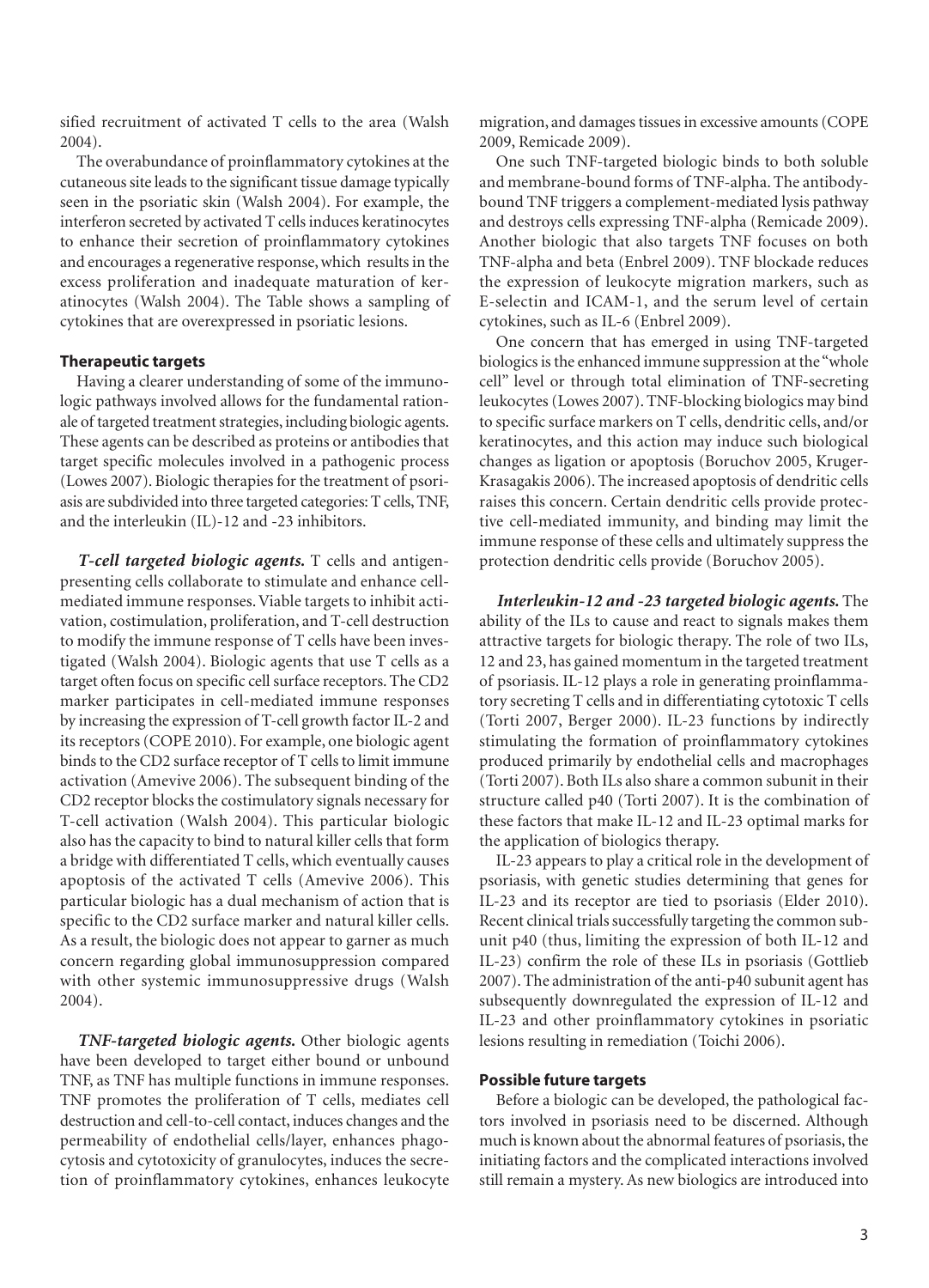#### **MANAGED CARE CONSIDERATIONS**

By Steven R. Feldman, MD, PhD, Professor of Dermatology, Pathology & Public Health Sciences, Wake Forest University School of Medicine, Winston Salem, N.C.

> godsend for patients with severe psoriasis. It has been wonderful helping a patient who was limping

year after joining the faculty<br>of Wake Forest University<br>School of Medicine in 2001, of Wake Forest University School of Medicine in 2001,

I became a psoriasis specialist. The options I had for treating psoriasis back then —topical tar, anthralin and corticosteroids, phototherapy, etretinate and methotrexate (MTX) were rather limited. We did our best and were able to help most patients.



*Steven R. Feldman, MD, PhD*

Since then, numerous innovations — including vitamin D analogs, acitretin, improved formulations of cyclosporine and oxsoralen, and combination drug products — have facilitated the management of psoriasis patients. For patients with relatively localized disease, less messy vehicles and a better understanding of patients' adherence behaviors have been major advances. For patients with more extensive and severe disease, biologic drugs targeted to specific components of the immune system have been a quantum leap forward. In particular, the tumor necrosis factor (TNF) inhibitors have been a

temic treatments now jumping for joy after life-changing improvement obtained by inhibiting TNF. The biologic approach provided greater efficacy than the goldstandard MTX, all the while avoiding the liver, pulmonary, renal, and hematologic toxicities that

occurred with the traditional treatments.

I honestly thought that we would never again see — at least not in my lifetime — another quantum leap in psoriasis treatment like the step we took with TNF inhibitors. But I may have judged too quickly. The growing understanding of molecular mechanisms of the immune system has provided new targets for modulating immune function. Even more encouraging for the development of treatments targeted to psoriasis are the studies of the genetic properties of the disease. These studies are quickly identifying the key compo-

nents of the immune system that have gone awry in psoriasis and may help identify targets that can address the disease while minimizing untoward general immunosuppressive effects.

#### **Disclosure:**

Steven R. Feldman, MD, PhD, has received grant/research support from Galderma, Connetics Corp., Astellas, Abbott Laboratories, Warner Chilcott, Centocor Ortho Biotech Inc., Amgen, Photomedex, Genentech, Biogenidec, Coria, Pharmaderm, Dermatology Foundation, American Society for Dermatologic Surgery, National Psoriasis Foundation, Ortho Pharmaceuticals, Aventis Pharmaceuticals, Roche Dermatology, 3M, Bristol-Myers Squibb Dermatology, and Novartis. He has served as a consultant for Galderma, Connetics Corporation, Abbott Laboratories, Warner Chilcott, Centocor Ortho Biotech Inc., Amgen, Photomedex, Genentech, Biogenidec, and Bristol-Myers Squibb Dermatology. He also has served as a speaker for Galderma, Connetics Corporation, Abbott Laboratories, Warner Chilcott, Centocor Ortho Biotech Inc., Amgen, Genentech, Biogenidec, 3M, Bristol-Myers Squibb Dermatology, and Novartis; and he holds stock options for Photomedex.

the market, researchers will be able to gain a better understanding of the roles and functions of inflammatory components. A greater knowledge of the mechanism of action and process will lead to a better understanding of psoriasis pathways (Lowes 2007). Some of the common pathways currently being explored in the development of new biologics involve inhibition of T-cell activation, depletion of pathogenic T cells, inhibition of leukocyte recruitment and inflammatory cytokines, and immune deviation (Schön 2005).

#### **Conclusion**

Although there has been steady and ongoing research, the initiating factors that cause psoriasis still evade detection. With the understanding that psoriasis is an immune-based

disease and the development of biologic agents to treat the disease, researchers now have more options for determining and developing remediation targets. Continued research efforts into the immune pathology of psoriasis will enable scientists to discover appropriate and rational biologic targets for effective and safe psoriasis therapy.

#### **References**

- Amevive (alefacept). [prescribing information]. Deerfield, Ill: Astellas Pharma US, Inc. 2006.
- Berger A. Th1 and Th2 responses: what are they? *BMJ*. 2000;321:424.
- Boruchov AM, Heller G, Veri MC, et al. Activating and inhibitory IgG Fc receptors on human DCs mediate opposing functions. *J Clin Invest*. 2005;115:2914–2923.
- COPE (Cytokines & Cells Online Pathfinder Encyclopaedia). «www.copewithcytokines.de/cope.cgi». Accessed March 29,